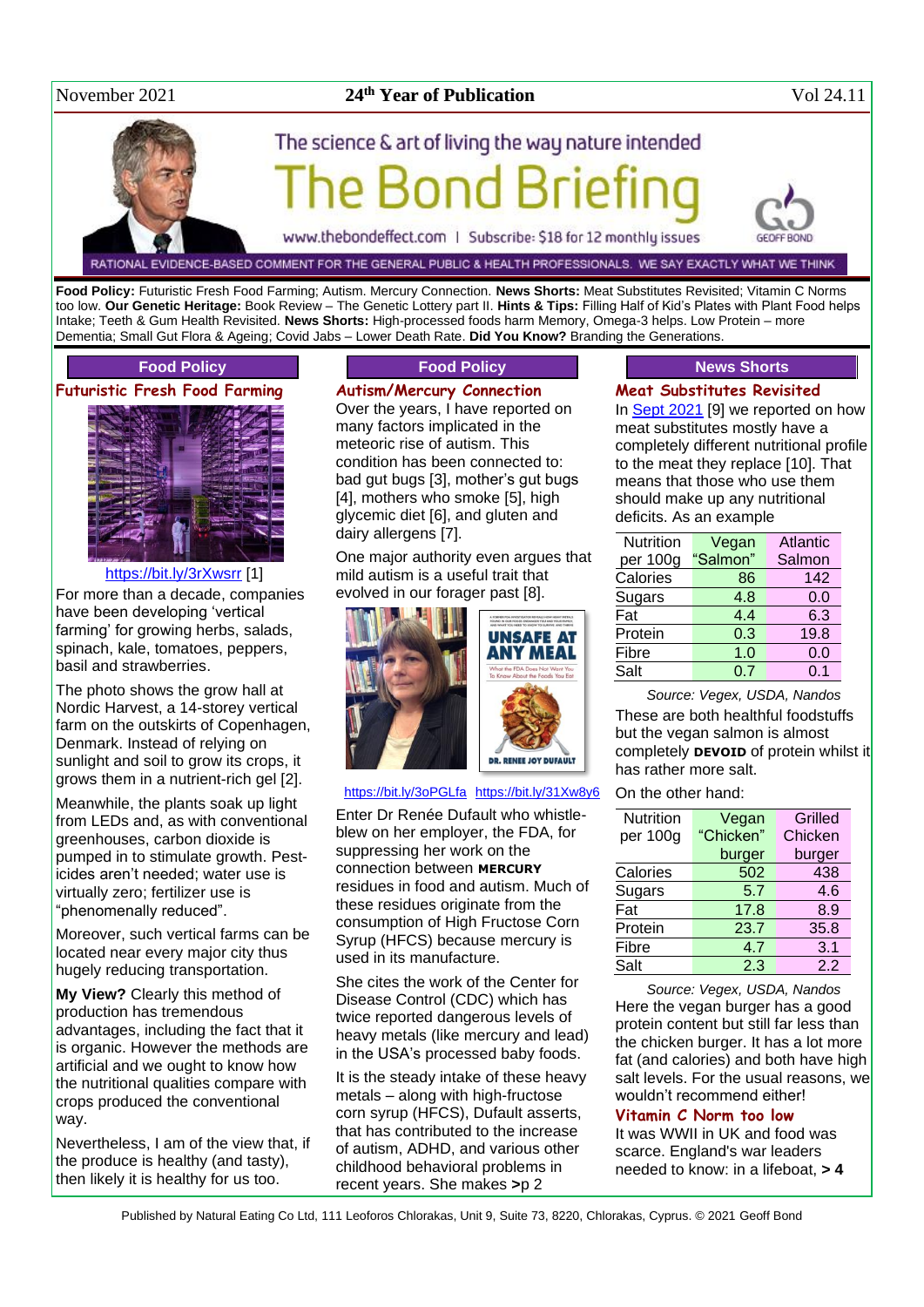# . **Our Genetic Heritage**

#### **Book Review – The Genetic Lottery, Part II:**





*Paige:* <https://bit.ly/3dQ1gCm> *Book:* <https://bit.ly/31OVQFk>

[Last Month](http://www.naturaleater.com/newsletter-archive/news-2021/news-2021-10.pdf) [11]: we saw how Paige reinforces the scientific findings that many human traits are genetically inherited and determined and that, "well-intentioned efforts to improve people's lives, without taking into account genetics, fail to make any difference at all, and often make things worse." She goes on to say: f) This leads on to the notion that, in order to give a 'leg-up', sociologists should base their policies on compensating for the inadequacies that disadvantaged people **INHERIT**. She illustrates the point with this image from the Interaction Institute for Social Change:



[12] [13] This means accepting that **GENETICALLY** some people are, variously: disorganised, improvident, feckless, weak, violent, uncontrolled, and cognitively challenged.

Others are sociopathic: reckless, deceitful, impulsive, aggressive, and without remorse.

Social polices should be designed around these **GENETICALLY DETERMINED** facts, uncomfortable as they may be to some.

It is highly likely, says Paige, that her readership is limited to those who have won the 'lottery of life'.

To them (us?) she says: "…you might be faced with the realization that many of the things you pride yourself on, your high vocabulary,

# November 2021 The Bond Briefing Page 2 of 4

your quick processing speed, your orderliness and your "grit", the fact that you did well in school, are the consequence of a series of lucky [genetic] breaks for which you can take no credit…"

Your success in life is due to: "a series of lucky [genetic] breaks for which you can take no credit..."

And: "what sort of society would you want if you didn't know what the outcome of the genetic lottery would be?"

**My View?** Our forager forebears would be baffled by all this navelgazing. No doubt the full range of personalities was present in the typical forager band. But they just got on with life as it had done from time immemorial.

The sorts of personalities important in Paleolithic times (for men: skill in hunting, muscular protection of wife and children. For women: skill in foraging) are hardly relevant today.

No, today, we have grasped a tiger by the tail. We have huge agglomerations of alienated populations living in highly complex societies for which our natures and our personalities were not designed.

So we have to muddle through as best we can. Non-Paleo innate attributes in marketing, public relations and negotiation are the ones that are more successful today. So if you have these traits, then you are a fortunate exception to ancient brain programming. Meanwhile, Paige (looking over her shoulder at her vehemently antigenetic, academic colleagues)

concludes with the view that: "Equity of outcome should trump equality of opportunity."

#### **Hints & Tips**

# **Filling half of kid's plates with plant food helps intake**

Filling half of a child's plate with fruits and vegetables increases kids' consumption of vegetables by 41% and of fruit by 38% [14].

This was done by **INCREASING** portions of vegetables and fruits in the child's meal by 50% and **REDUCING** portions of other foods (e.g. burgers, pizzas, deep-fried burritos) by an equivalent weight.

The researchers say that although the kids' intake of plant food was significantly increased, the majority still did not reach the USDA minimum for their age-group.

But on average they did better than the average American child where 60% don't eat enough fruit and 93% don't eat enough vegetables.



<https://bit.ly/3E93ZBy> [15]

**My View?** The Paleo rule of thumb, derived from eons of forager evolution, is that plant food should be some 75% of intake by weight. So don't hesitate to heap up your kid's plate with plant food – and don't even **THINK** of serving burgers, pizzas or deep-fried burritos!

**Continued from Page 1 Mercury/Autism Connection**



… her case eloquently in her book Unsafe at any Meal [16], Dufault not only explains the science but also teaches how to live in today's world minimizing exposure to the intake of food-borne toxic heavy metals. More information here [17].

**My View?** As we have reviewed, many factors are fingered in the development of Alzheimer's. Dufault has introduced yet another lifestyle factor: mercury and heavy metal poisoning.

It makes sense to listen to Dufour's advice to avoid mercury in HFCS. That's two birds with one stone, for High Fructose Corn Syrup is also a health danger in its own right. See anti-sugar warrior, Dr Robert Lustig in Fructose Revisited - Part II, June [2016](http://www.naturaleater.com/newsletter-archive/NEWS-2016/NEWS-2016-06.pdf) [18]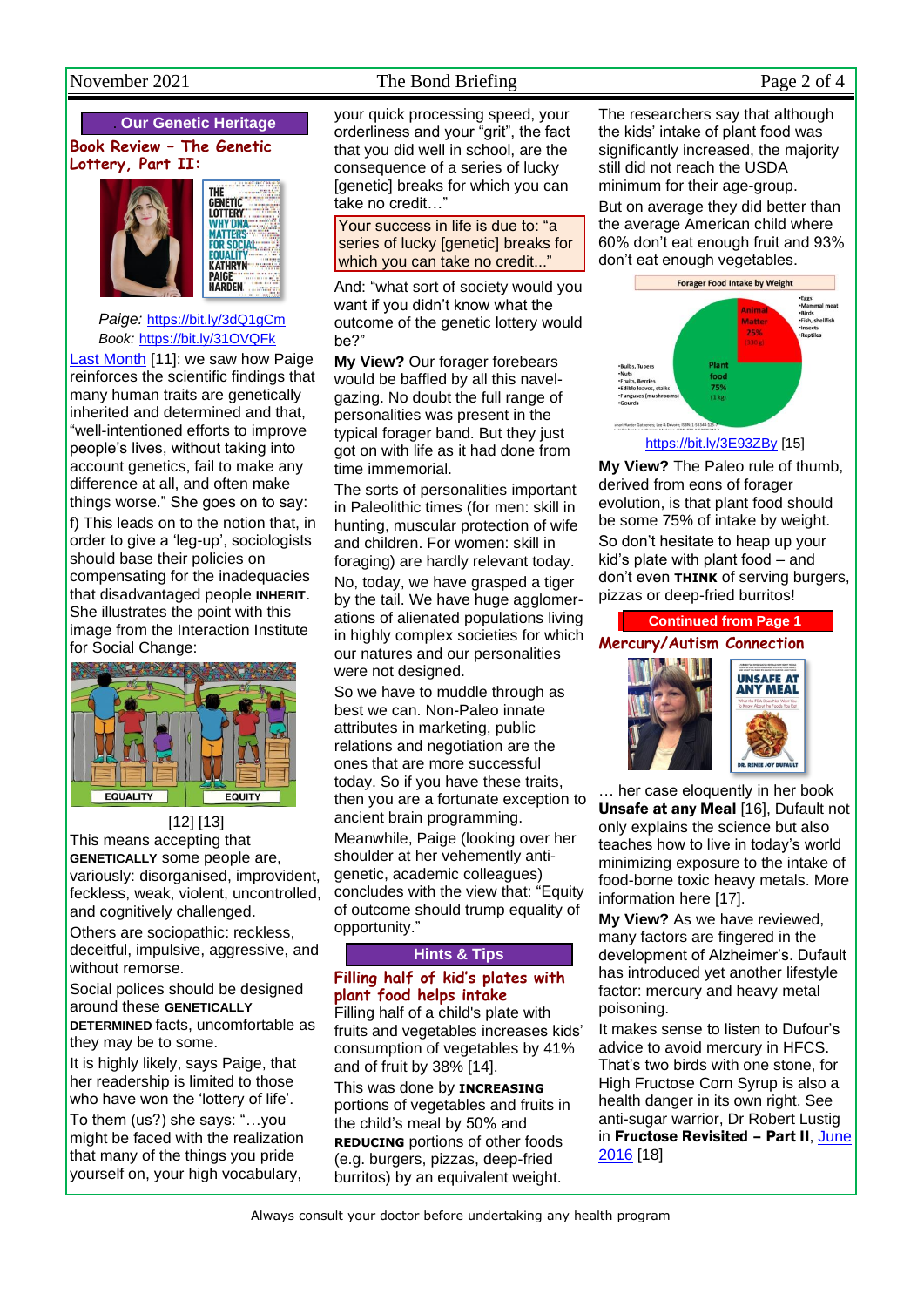#### November 2021 The Bond Briefing Page 3 of 4

For a general view on pollutants and toxins see: The Best Health Plan is … Not to Get Sick in the First Place! May [2010](http://www.naturaleater.com/newsletter-archive/news-2010/news-2010-05.pdf) [19]

#### **Hints & Tips**

# **Tooth & Gum Health Revisited**

In Tooth and gum Health, [Dec 2020](http://www.naturaleater.com/newsletter-archive/news-2020/news-2020-12.pdf) [20], I spoke of how even back in the 1930s, dentist Dr Weston Price explored indigenous peoples around the world and was astonished to find that they had excellent dentition and no gum disease, even though they had no formal methods of maintaining tooth hygiene.

He put down the poor oral health of industrialised peoples, rightly, to the consumption of 'fermentable carbohydrates', that is: sugars and starches.

Those who thoroughly follow the Paleo way of life do indeed find a vast improvement in oral health. Nicole said that it fixed her gum disease, Food & Ancient Plaque **Bacteria**, [Apr 2013](http://www.naturaleater.com/newsletter-archive/NEWS-2013/NEWS-2013-04.pdf) [21].

However, today, it is impossible to live **EXACTLY** like a forager used to do, even when excluding fermentable carbohydrates – for example our food is far less chewy and fibrous – and so the question of good oral health care still remains. Now researchers have studied what does work [22]. Yes, indeed regular brushing is the mainstay for tooth health and manual brushes are as good as power brushes.

On the other hand, for gum health, interdental brushes and water-piks are very effective whereas, probiotics, dietary supplements and most mouth washes are ineffective. The benefits of flossing (believe it or not) are unproven.

Some mouthwashes are positively harmful, such as those containing triclosan (see: More Triclosan **Mischief, [Sept 2012](http://www.naturaleater.com/newsletter-archive/NEWS-2012/NEWS-2012-09.pdf) [23].** 

The only mouth rinses shown to reduce plaque were: chlorhexidine gluconate (CHX), cetylpyridinium chloride (CPC) and Listerine.

However, we advise caution in the use of such mouth rinses since they also **DESTROY** the beneficial mouth flora. See Mouthwash Drawbacks

[Oct 2019](http://www.naturaleater.com/NEWSLETTER-ARCHIVE/NEWS-2019/news-2019-10.pdf) [24]; Mouth Flora in Evolutionary Perspective, [Oct 2008](http://www.naturaleater.com/newsletter-archive/NEWS-2008/News-2008-10.pdf) [25]

**My View?** Even those of us on the Paleo mission should still, twice daily, brush our teeth and use interdental brushes or a water-pik. And, perhaps, visit the periodontist a couple of times a year for deep descaling just to: "make assurance double sure".

#### **News Shorts**

#### **High-processed foods harm memory, Omega-3 helps**

Four weeks on a diet of highly processed food led to a strong inflammatory response in the brains of aging rats that was accompanied by memory loss and inattention to danger signals [26].

The deterioration would quickly lead to neurodegenerative diseases like Alzheimer's.

Meanwhile a high intake of the omega-3 fatty acid, DHA, prevented memory problems and reduced the inflammatory effects almost entirely. The study diet mimicked ready-toeat human foods that are packaged for long shelf lives, such as potato chips and other snacks, frozen pasta & pizza dishes, and deli meats containing preservatives.

The diet activated powerful inflammatory genes which affected the brain's hippocampus and amygdala.

Say the researchers, "The fact that we're seeing these effects so quickly [4 weeks] is alarming … consumers should cut down on convenience food and increase consumption of omega-3-rich foods like salmon."

**My View?** Just so! Eat Paleo-clean and, every day, eat a portion of oily fish (sardine, herring, mackerel, salmon, trout…).

#### **Low Protein – more Dementia**

Older people who have a proteinpoor diet are more likely to develop dementia. So finds a study from Japan [27].

The amino acid starvation promoted neuro-degeneration, neuronal death, and poor connectivity of neurons. Brain inflammation and deposits of tau plaques were increased. (Tau plaques are implicated in Alzheimer's disease.)

Interestingly these effects were reversed by the administration of seven [28] of the nine essential amino acids.

The researchers suggest that older people might inadvertently cut down on protein intake for several reasons including reduced appetite, reduced chewing ability, and gum disease.

**My View?** The study doesn't specify what they mean by a 'low protein diet'. However, there is a broad recommendation for older people to up their protein intake to about 1.2g per kg of body-weight. See: Protein in Focus, [Jan 2016](http://www.naturaleater.com/newsletter-archive/NEWS-2016/NEWS-2016-01.pdf) [29].

For us Paleo eaters, the usual sources of protein are all good: nuts, seafood, eggs, game birds, organic poultry and game mammals.

As you know, we do not advise protein-rich legumes such as lentils and beans. They are not Paleo due to their content of anti-nutrients to which human biology is not adapted. Indeed soybean, due to its antinutrients, is implicated in **ENCOURAGING** dementia. See:

Legumes, *[Deadly Harvest](http://www.deadlyharvest.com/)*, [Chapter](http://www.naturaleater.com/Deadly-Harvest/Web-Edition/50-Deadly-Harvest-chapter5.htm) 5, page 130 [30].

#### **Small Gut Flora & Ageing**

Almost without exception, reports on gut bugs refer to studies on the feces from the **LARGE** gut (colon). However the **LITTLE** gut which, after all, is some 20 feet long, also has its own flora (microbiome).

It is of course much harder to obtain samples from the small gut which is why its study has been much neglected.

But now scientists have done an extensive study on small gut flora from subjects aged 18 to 80 [31].

They find that as one ages the diversity of bacteria drops and the ones remaining become more inflammatory.

The situation is more extreme for the vast majority of oldies who have lifestyle diseases like diabetes, cancer, CVD, cholesterol, high blood pressure, and obesity and who, on top of it, are on a multiplicity of medications which also wreck the stability of the microbiome.

**My View?** This is all very new and is still work in progress. For example,